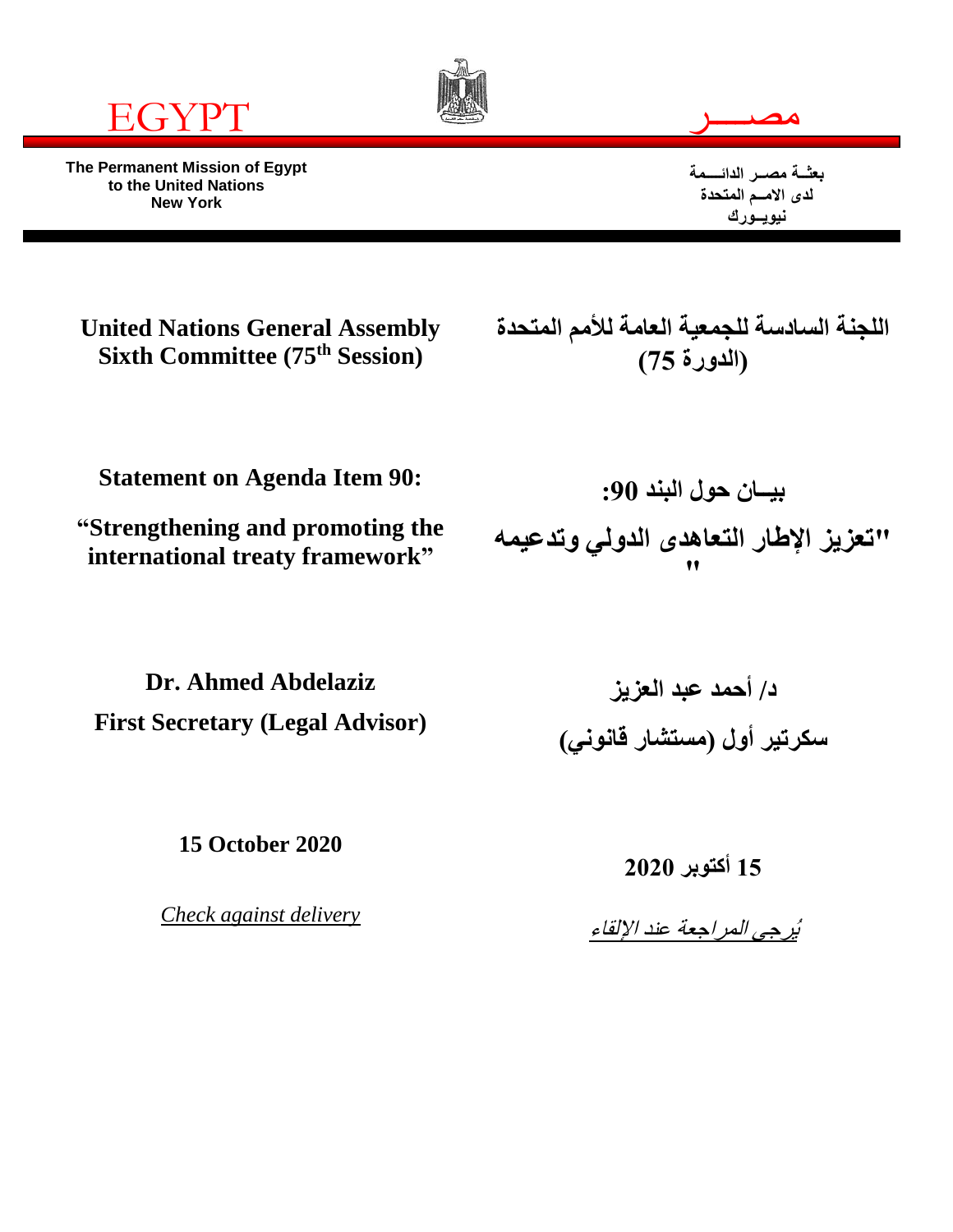

Mr. Chair,

Egypt takes note of the Secretary General's report included in document A/75/136 entitled "Review of the regulations to give effect to Article 102 of the Charter of the United Nations".

The report captures some important developments in the practice of the registration function of the UN Secretariat pursuant to Article 102 of the Charter. Of particular interest to us is the increased use of electronic submissions of certifying statements recently, since around 80 per cent of Member States' submissions during the period from February 2019 to June 2020 were in electronic format. The Covid-19 pandemic has manifested how important this tool could be. Therefore, Egypt supports any ideas to develop this tool, including discussing an on-line registration tool.

On the issue of extended backlogs in registration and publication of treaties owing to translation, Egypt is of the view that multilingualism should be upheld with the Secretariat carrying out the necessary translations of treaties as per the current practice. However, we believe that innovative solutions that guarantee functionality, uphold multilingualism and not overburden Member States, are indeed possible.

The Secretary General's report has also clearly exposed the geographical imbalance in treaty registration, where developing countries are in the minority. We believe this is primarily attributed to lack of capacity in many developing and least developed countries. Hence, we reiterate the importance of enhancing the capacity building activities performed by the Secretariat, in a manner that allows for more workshops and training programs for developing countries on national and regional levels.